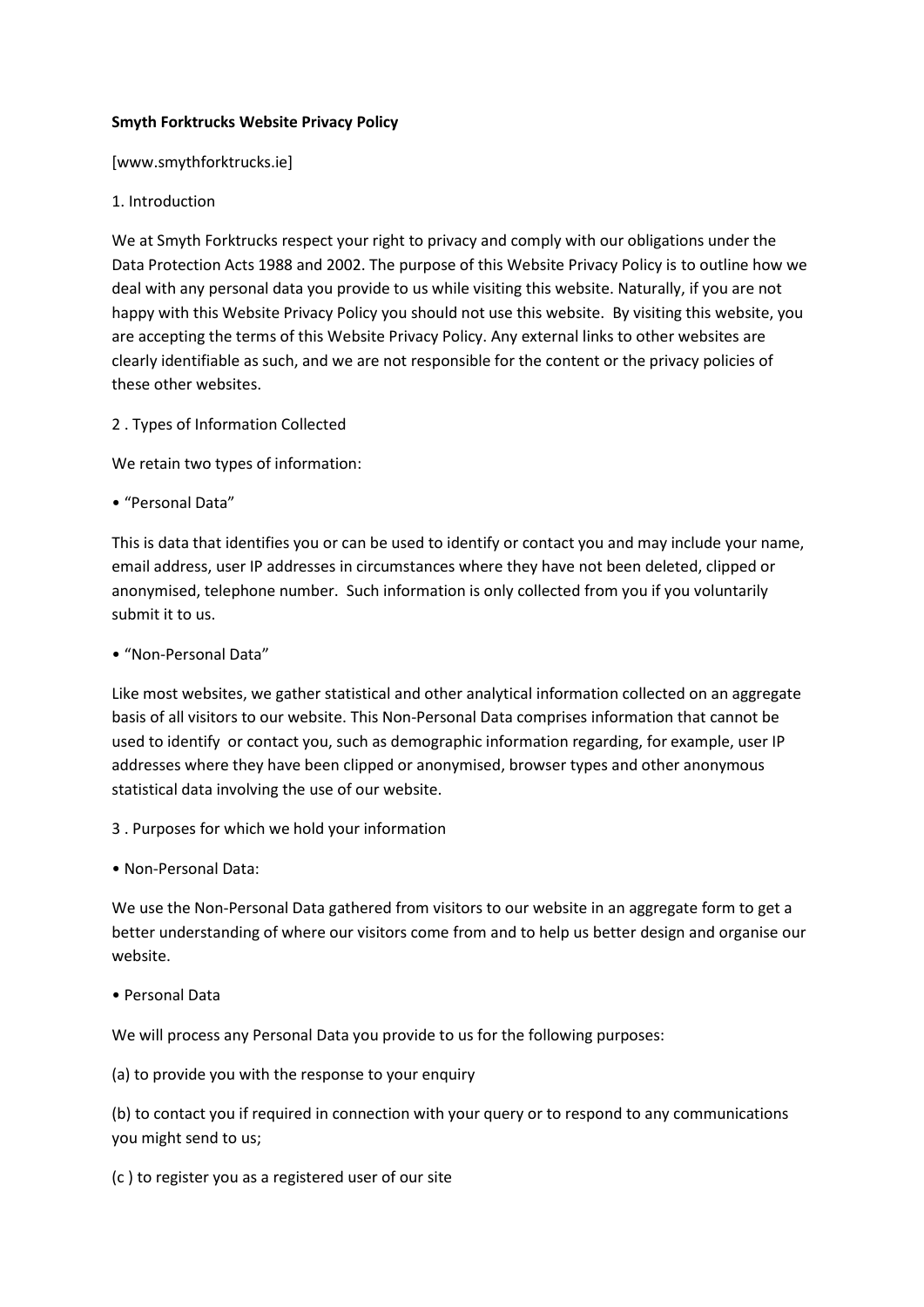#### 4. Images

Smyth Forklifts accumulated images from both free and commercial stock websites as well as photographs taken personally. All images have been sourced legally.

### 5 . Disclosure of Information to third parties

We may provide Non-Personal Data to third parties, where such information is combined with similar information of other users of our website. For example, we might inform third parties regarding the number of unique users who visit our website, the demographic breakdown of our community users of our website, or the activities that visitors to our website engage in while on our website. The third parties to whom we may provide this information may include potential or actual advertisers, providers of advertising services (including website tracking services), commercial partners, sponsors, licensees, researchers and other similar parties. We will not disclose your Personal Data to third parties unless you have consented to this disclosure or unless the third party is required to fulfil your order (in such circumstances, the third party is bound by similar data protection requirements). We will disclose your Personal Data if we believe in good faith that we are required to disclose it in order to comply with any applicable law, a summons, a search warrant, a court or regulatory order, or other statutory requirement.

### 6 . Sale of Business

We reserve the right to transfer information (including your Personal Data) to a third party in the event of a sale, merger, liquidation, receivership or transfer of all or substantially all of the assets of our company provided that the third party agrees to adhere to the terms of the Website Privacy Policy and provided that the third party only uses your Personal Data for the purposes that you provided it to us. You will be notified in the event of any such transfer and you will be afforded an opportunity to opt-out.

# 7 . Security

Your Personal Data is held on secure servers hosted by 5quid Hosting. The nature of the Internet is such that we cannot guarantee or warrant the security of any information you transmit to us via the Internet. No data transmission over the Internet can be guaranteed to be 100% secure. However, we will take all reasonable steps (including appropriate technical and organisational measures) to protect your Personal Data.

# 8 . Updating and Deleting Personal Data

You may inform us of any changes in your Personal Data, and in accordance with our obligations under the Data Protection Acts 1988 and 2002 we will update or delete your Personal Data accordingly. To find out what Personal Data we hold on you or to have your Personal Data updated, amended or removed from our database. Please email us a[t smythforklifts@eircom.net](mailto:smythforklifts@eircom.net) to have your information updated or deleted from our database.

# 9 . Changes to the Website Privacy Policy

Any changes to this Website Privacy Policy will be posted on this website so you are always aware of what information we collect, how we use it, and under what circumstances, if any, we disclose it. If